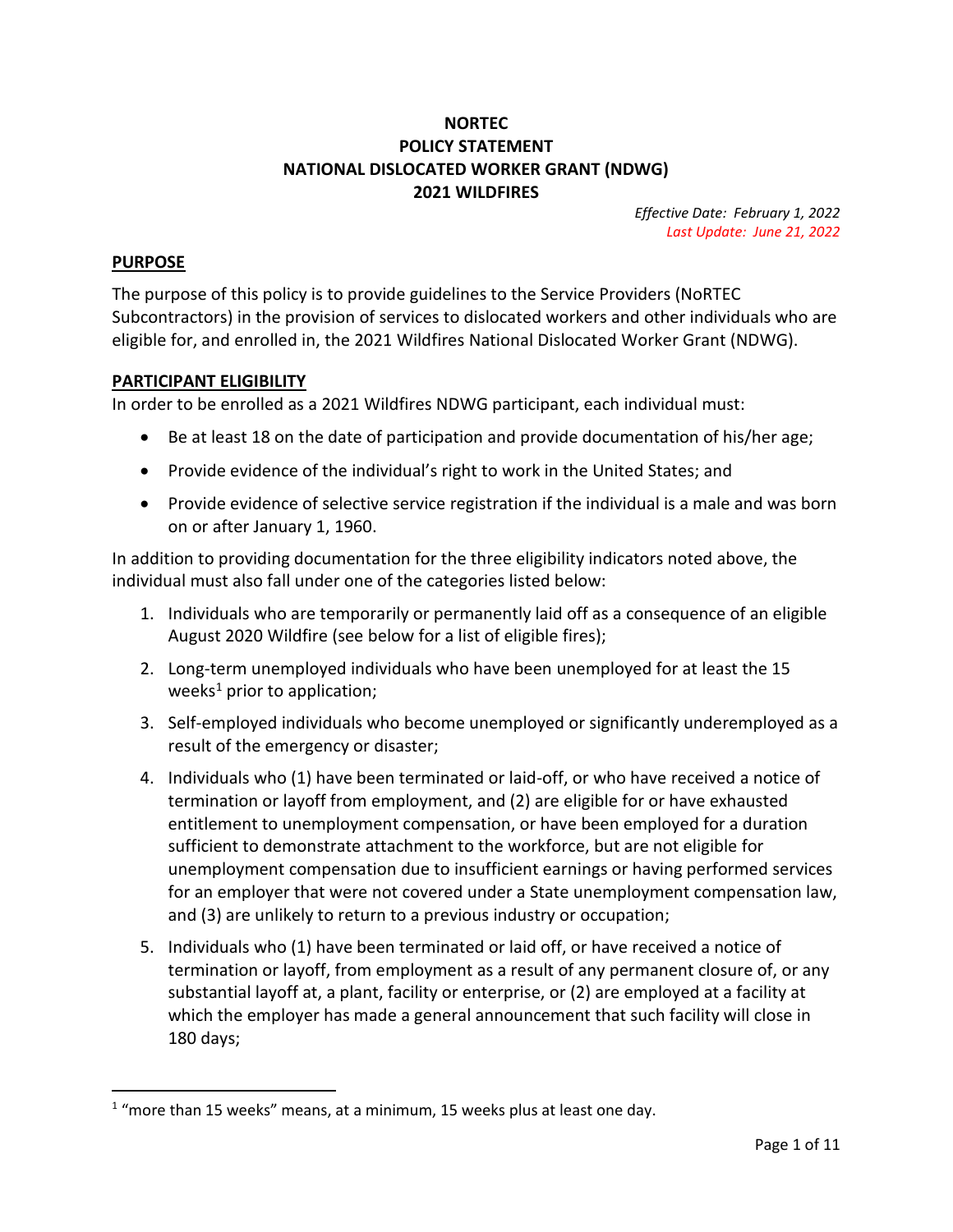- 6. Individuals who were self-employed (including employment as a farmer, rancher or a fisherman) but are unemployed as a result of general economic conditions in the community in which the individual resides or because of natural disasters;
- 7. Individuals who are displaced homemakers;
- 8. Individuals who (1) are the spouse of a member of the Armed Forces on active duty, and who have experienced a loss of employment as a direct result of relocation to accommodate a permanent change in duty station of such member, or (2) are the spouse of a member of the Armed Forces on active duty and who meets the criteria of a displaced homemaker.

See NoRTEC's Adult and Dislocated Worker Programs Policy Statement for definitions of acceptable documentation of eligibility indicators:

<https://www.ncen.org/images/documents/policies/Adult-DW-Policy-WIOA.pdf>

Copies of documentation utilized to establish eligibility shall be collected and maintained in the participant file.

#### **GENERAL INFORMATION**

A. Funding Levels/Grant Code

Two separate funding sources are available to provide services to eligible job seekers under this NDWG project. Grant codes for the two funding sources are:

- **Temporary Job Creation (TJC) Funding grant code 1246**
- Workforce Development (WD) Funding grant code 1247

Each of these funding sources have their own rules and limitations for the provision of services to job seekers, which are outlined in sections C and D below. Eligibility criteria is the same for both projects.

Funding will be awarded in three increments. Each subsequent increment will be requested from DOL once State-level expenditures in the grant reach a minimum of 70% of funding in the applicable increment.

#### B. Period of Performance/Average Cost Per Participant

The period of performance for these projects is February 1, 2022, through December 31, 2024. The funding amount and period of performance for either or both of these projects may change at a future date. In the event of a project extension, all eligibility and program terms outlined in this policy shall remain in effect unless otherwise stated.

The actual amount awarded to each Service Provider and the minimum number of participants to be served shall be notated in a contract between NoRTEC and the Service Provider.

#### C. Temporary Jobs Requirements

1. Maximum Hours/Time – The maximum time/hours for a temporary job assignment is 2,080 hours or 12 months, whichever comes first.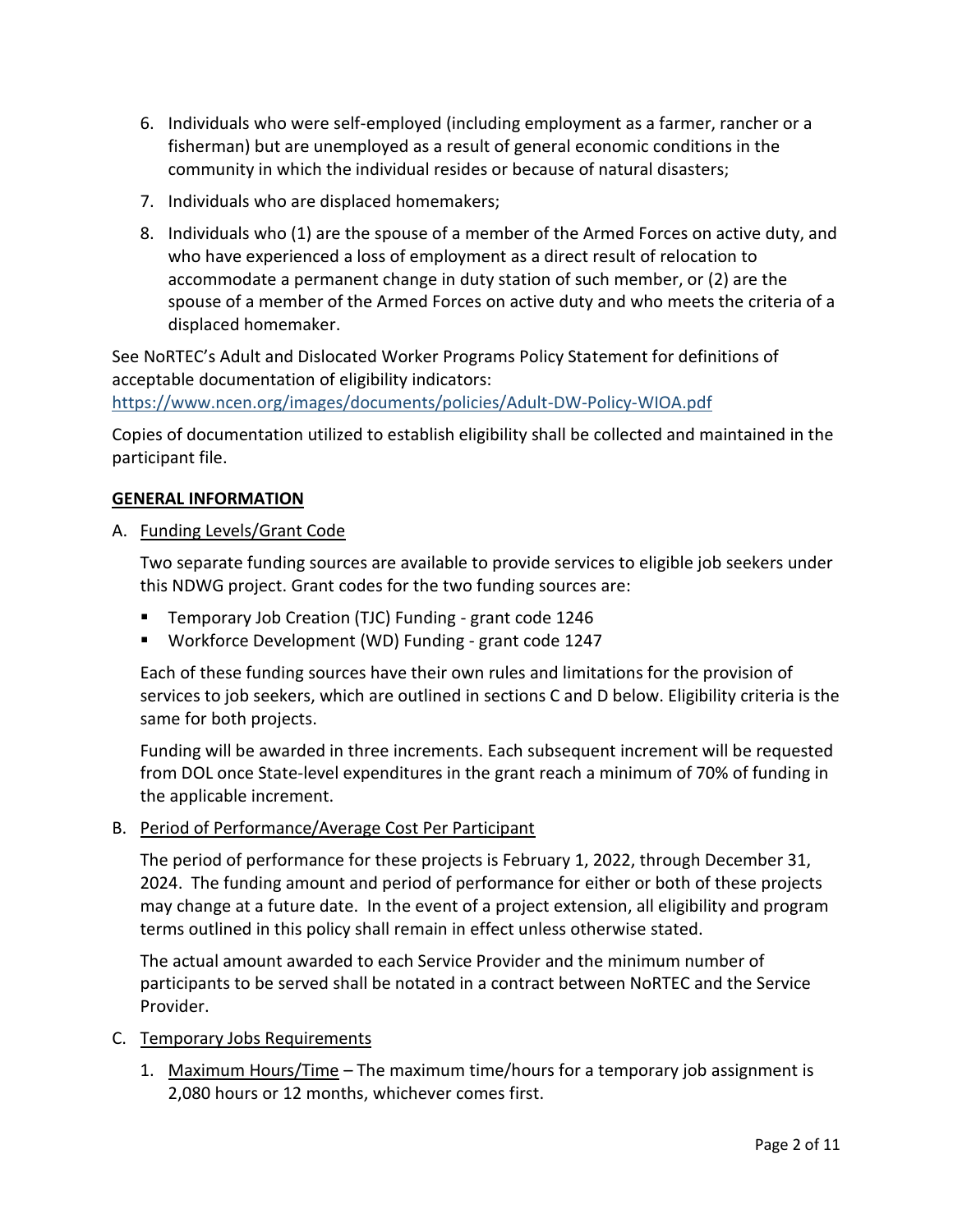Note: Overtime is not precluded, but it MUST be reasonable and necessary. Any planned or regular overtime should be discussed with NoRTEC before authorization is given to the worksite.

- 2. Allowable Activities Participants may perform clean-up and repair work (related to fire damage from an eligible fire in 2021). Supportive Services may be provided if a participant's financial need is documented in accordance with NoRTEC Policy<sup>2</sup>. See [Attachment A](#page-7-0) for a list of approved supportive services for this grant.
- 3. Safety Training Safety training for participants is mandatory under this project. The provision of this training must be documented by a case note entered into CalJOBS and either a copy of a certificate of completion or a sign-in sheet that must be maintained in the participant's file.
- 4. Participant Compensation and Working Conditions Participants shall be compensated at the same rates, including periodic increases, as trainees or employees who are similarly situated in similar occupations by the same employer and who have similar training, experience, and skills. Such rates shall be in accordance with applicable law, but may not be less than the higher of the rate specified in section 6(a)(1) of the Fair Labor Standards Act of 1938 (29 USC 206(a)(1)) or the applicable State or local minimum wage law. Participants shall also be provided working conditions at the same level and to the same extent as other employees working a similar length of time and doing the same type of work. These working conditions shall meet health and safety standards established under Federal, State, and local law.
- 5. NDWG Disaster Participants Participants enrolled under a previous NDWG Disaster Project may be transferred into the 2021 Wildfires Project under the same WIOA application<sup>3</sup>. The months/hours the participant works under 2021 Wildfires Project funding will be reset at 12 months or 2,080 hours, whichever comes first. If an individual was a previous NDWG disaster employment participant and has exited the program, he/she may only participate in the 2021 Wildfires Project if a new WIOA application is filled out, and the individual meets 2021 Wildfires Project eligibility requirements<sup>4</sup>.
- 6. Job Titles Participant job titles under this grant must be preapproved. Allowable job titles under this grant are<sup>5</sup>:

 $\overline{\phantom{a}}$ 

<sup>&</sup>lt;sup>2</sup> NoRTEC's Supportive Service Policy Statement is available at:

<http://ncen.org/images/documents/policies/Supportive-Services-WIOA.pdf>

<sup>&</sup>lt;sup>3</sup> Note that eligibility requirements under previous NDWG disaster projects may differ from those stated in this policy. In order to transfer from a previous NDWG disaster project to the 2021 Wildfires project, the transferred participant must have met the eligibility requirements for the 2021 Wildfires project on the date the participant was initially enrolled into the WIOA program.

<sup>&</sup>lt;sup>4</sup> Any work under a previous NDWG contract counts as employment for purposes of eligibility under the 2021 Wildfires project.

<sup>&</sup>lt;sup>5</sup> Job Titles may be approved and added throughout the grant, but will require State and/or DOL approval. A timeline for approval is not guaranteed and should be considered when applying for approval of new job titles.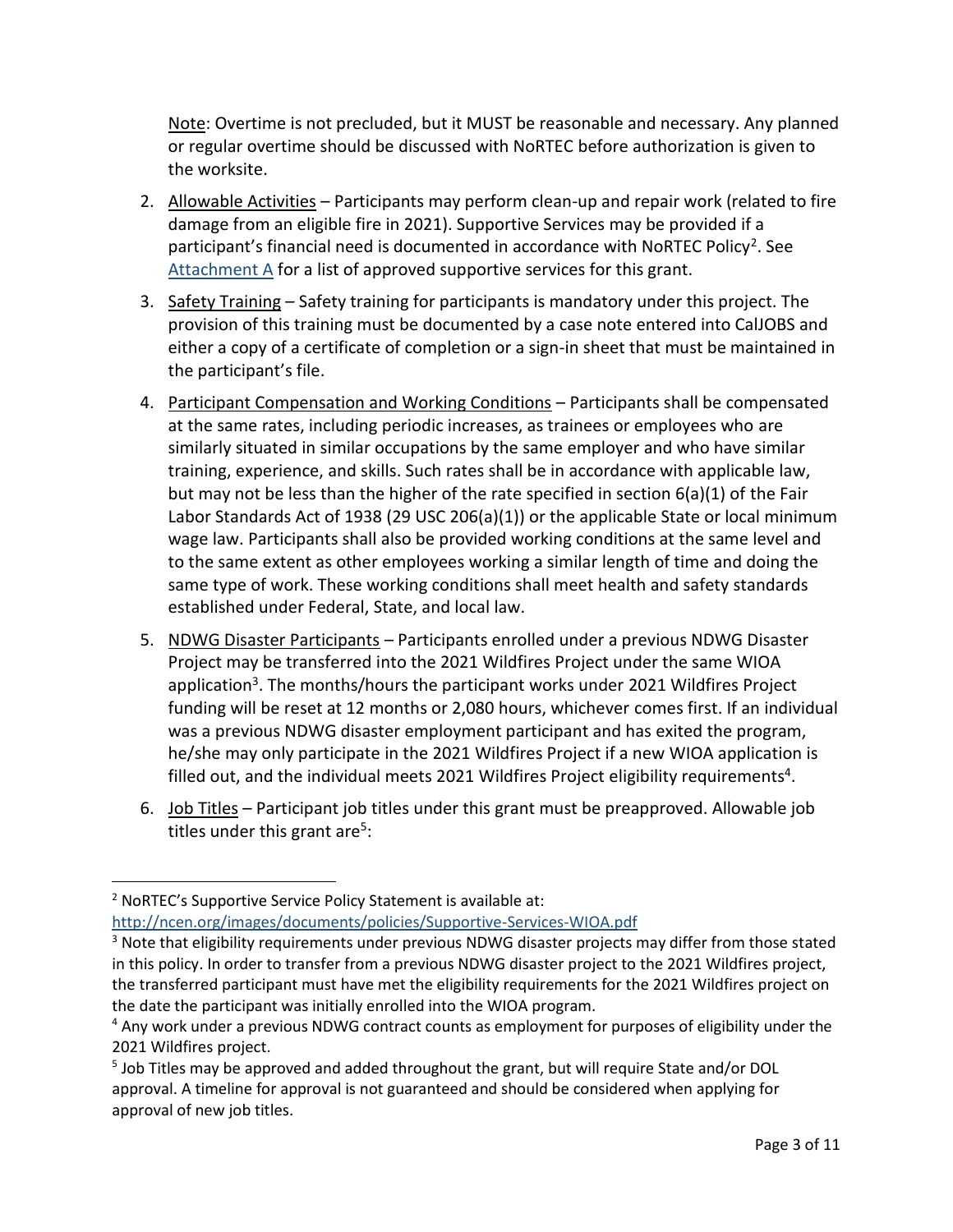- 
- Laborer Cal Trans Laborer Lead Crew Laborer
- 
- Aide Worker Supervisor Lead Crew Forest Service Laborer
- Processing Clerk Supervisor Labor Crew
- 7. Leasing Vehicles for Transport of Participants Leasing vehicles for participant transport to and from worksites is allowable, but must be preapproved by the Special Projects Unit at the State. If it is anticipated that leased vehicles will be needed, the request should be included in the initial exhibit package submitted to the State by NoRTEC.

*Note: If the request was not included with the initial exhibit package, NoRTEC must subsequently request permission from the Special Projects Unit at the State. The State must then submit a formal project modification to the Department of Labor to obtain approval. This process takes months, so if a need is anticipated, it should be included with the initial project exhibits.*

## D. Workforce Development Requirements

Allowable activities for the Workforce Development component are similar to those that are allowable for ongoing WIOA Dislocated Worker projects. The activities must, however, be pre-approved by the State before being utilized. See  $Attachment B$  for a list of currently approved WIOA activities for the Workforce Development Program under this grant.

There is no requirement that an individual be enrolled in the Temporary Jobs component before being enrolled in the Workforce Development component. Concurrent or subsequent enrollment in the Temporary Jobs component is allowable and encouraged.

E. Eligible Worksites

 $\overline{a}$ 

- 1. All worksites require prior approval from the State before any work can begin at the site. Eligible worksites include<sup>6</sup>:
	- a. Public lands/facilities impacted by the disaster (clean-up and repair work only).
	- b. Humanitarian assistance sites (priority for these sites must be provided to economically disadvantaged areas).
	- c. Private lands/facilities impacted by the disaster (this includes private non-profit lands/facilities).
- 2. All worksites must fall under the criteria outlined in FEMA declaration 4610: sites that were damaged or destroyed by wildfires between July 14, 2021, and October 25, 2021, in the counties of Lassen, Plumas, Sierra, Tehama and Trinity are eligible. The following fires have been identified under this criterion:

| Eligible Fire             | Eligible County        |
|---------------------------|------------------------|
| <b>Beckwourth Complex</b> | Plumas, Lassen         |
| Dixie Fire                | Lassen, Plumas, Tehama |

 $6$  It is recommended that Service Providers work on developing sites that fall under categories 1 as these can be approved by State personnel. Sites that fall under categories 2 and 3 require DOL approval for each worksite requested that can take months to obtain.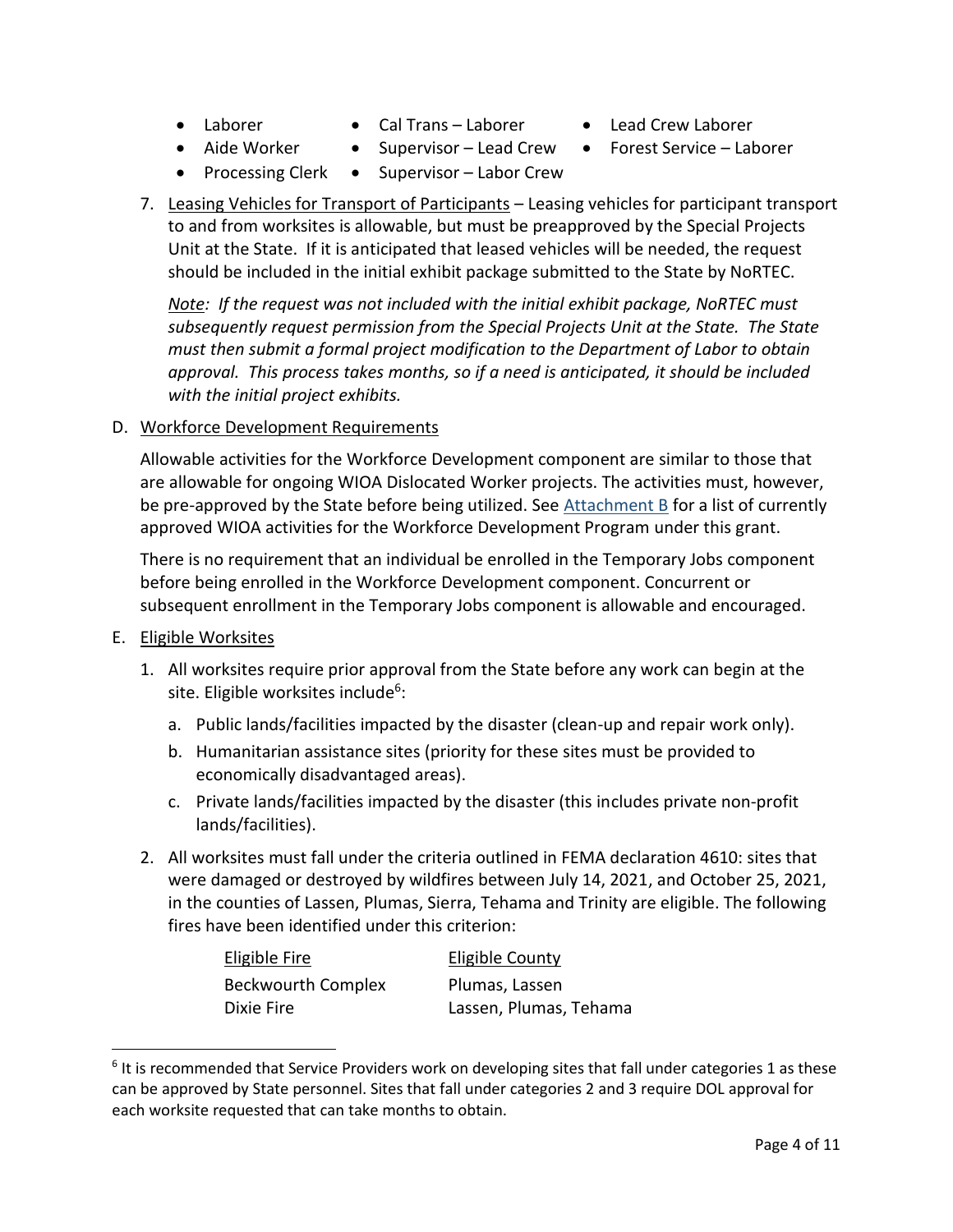| <b>McFarland Fire</b> | Tehama, Trinity |
|-----------------------|-----------------|
| <b>Monument Fire</b>  | Trinity         |
| <b>River Complex</b>  | Trinity         |
| River Fire            | Nevada          |

- 3. Per guidance from the State of California<sup>7</sup>, clean-up of sites damaged due to slides (debris/rock/mud) that occurred after the fire was contained may be conducted, provided the supervising entity (e.g., Caltrans<sup>8</sup>) is willing to state the slides were more severe or would not have happened at all, but for the wildfire disaster. Note, however, that the slide must be within the boundaries of the declared disaster's burn scar.
- 4. In order for work to begin at a site, "before photos" detailing the damage at the site must be submitted with the corresponding monthly report. "After photos" must be submitted with the corresponding monthly report when work at a site is completed.

## F. MIS Data Entry

1. Temporary Jobs – Upon completion of a WIOA application and eligibility determination, individuals served under this NDWG project must be enrolled in CalJOBS under Grant Code 1246.

The allowable activities that apply to participants under this grant are:

- Activity Code 227 Disaster Relief Employment/Temporary Job
- Activity Codes 181-182, 184-186, 188-190 Supportive Service<sup>9</sup>

Participants shall not be enrolled in Activity Code 227 until he/she actually begins the work assignment.

Enhanced Career Services and Training Services are not allowable activities under this funding source. Participants who request these services after completion of the NDWG project work may be transferred/co-enrolled in the Adult or Dislocated Worker program or in another special project.

*Note: Enrollment into the NDWG project must occur within 30 days of the date on the WIOA application. If there is more than a 30-day lapse before the individual is to be* 

 $\overline{a}$ <sup>7</sup> Per a June 20, 2022, email from Martha Lake (EDD) to Stephanie Bruce (NoRTEC), guidance is provided from the Special Projects Unit of the State allowing the incorporation of worksites with the purpose of cleaning up debris/rock/mud slides that the supervising entity (e.g., Caltrans) states are a result of wildfire damage.

 $^8$  It is likely that other entities such as the USFS or other governmental entities could also declare slides resulted as a consequence of the disaster.

<sup>&</sup>lt;sup>9</sup> When paying for supportive services on behalf of participants, Service Providers may only make these payments if the participant has a *financial need* that can be documented through a *financial needs analysis* (a copy of which must be included in the participant file)*.* This *financial needs analysis* must be updated each month a request for supportive services is made (such as transportation assistance, temporary shelter, tools/clothing, or "Other" supportive services). Once the participant has received his/her first paycheck, these types of supportive service payments are not likely allowable as a financial need can no longer be documented. Note: Activities such as safety training, employment drug screens, or physicals that are required by the worksite/program do not require a financial needs analysis.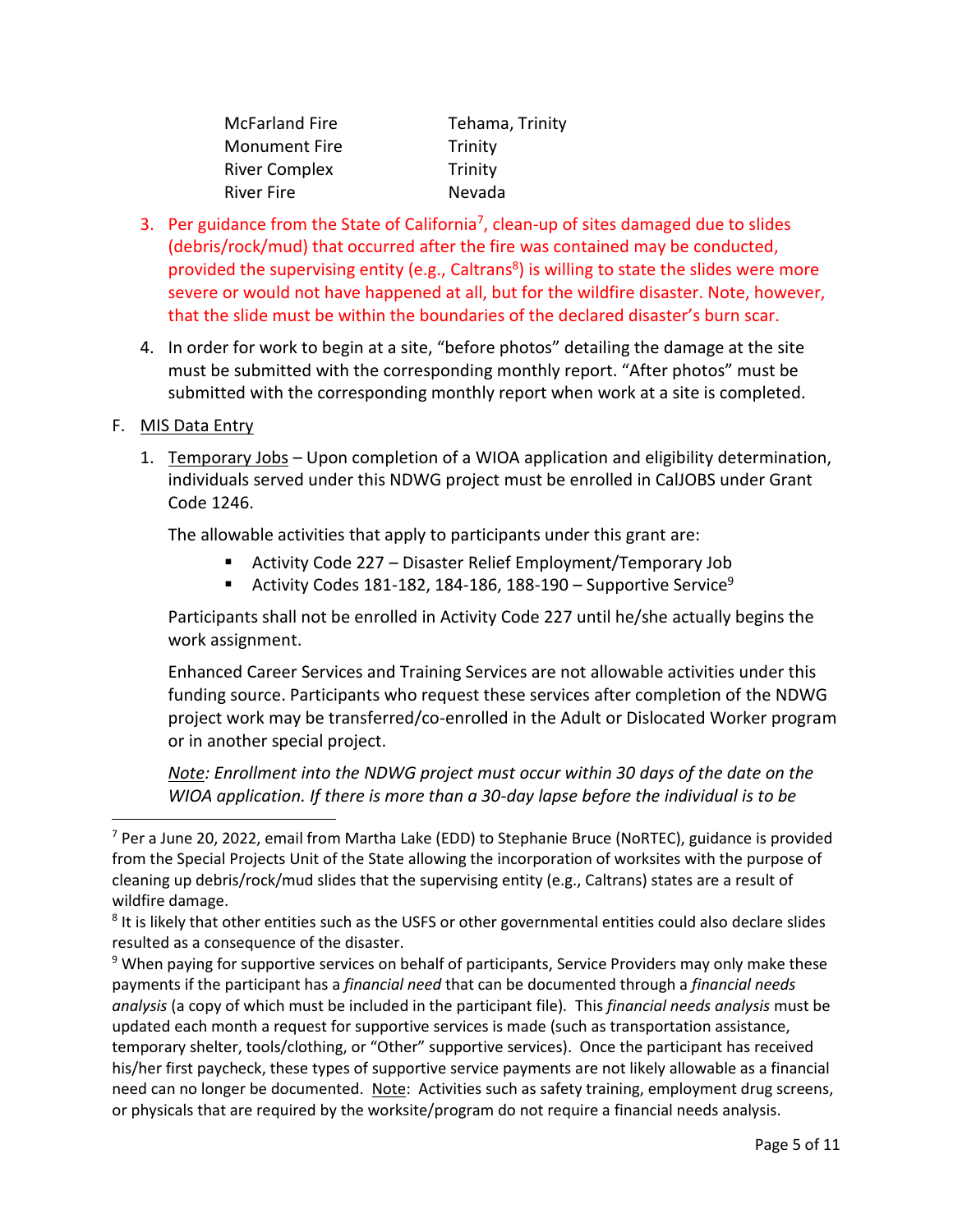*enrolled, the application must be updated. To update the application, a new application date must be entered, and all documentation used to establish eligibility must be relevant as of the "updated" date.*

2. Workforce Development - Upon completion of a WIOA application and eligibility determination, individuals served under the 2021 Wildfires NDWG project in the Workforce Development component must be enrolled in CalJOBS under Grant Code 1247. Activities allowable under this project are similar to those under regular Dislocated Worker programs, but there are some codes that may not be used. See Attachment B of this policy statement for the career and training activities allowed under this project.

### G. Reporting

1. Monthly Reporting Requirements – Monthly narrative and worksite reports are due on the fifteenth (15th) day of each month, reporting cumulative information through the end of the previous month.

*Note: If the due date for a report falls on a weekend or holiday, the report is due by 5:00 pm on the previous business day.*

2. Data Entry in CalJOBS – To the extent practicable, data entered in CalJOBS must match what is reported on the monthly report submissions outlined in Number 1 above.

#### H. Stevens Amendment Requirements

The Stevens Amendment requires that certain language is utilized on all public communications regarding federally-funded programs. The amendment states: "When issuing statements, press releases, requests for proposals, bid solicitations and other documents describing projects or programs funded in whole or in part with Federal money, all non-Federal entities receiving Federal funds shall clearly state:

- 1. The percentage of the total costs of the program or project which will be financed with Federal money;
- 2. The dollar amount of Federal funds for the project or program; and
- 3. The percentage and dollar amount of the total costs of the project or program that will be financed by non-governmental sources."

Public communications include outreach materials, recruiting advertisements, and any other advertisement related to the project, along with the examples provided in the requirement language itself. The description can be a prominent part of the communication or can be in the form of a disclaimer at the bottom of a flyer, whatever works best for the specific communication is acceptable, so long as the required language is present.

For entities relying on co-enrollment to support grants: the requirements do not relate only to specific grant funds, but all Federal funds. This means that individuals co-enrolled into WIOA formula funds will still count as receiving Federal funds, so the percentage funded by Federal funds remains 100%.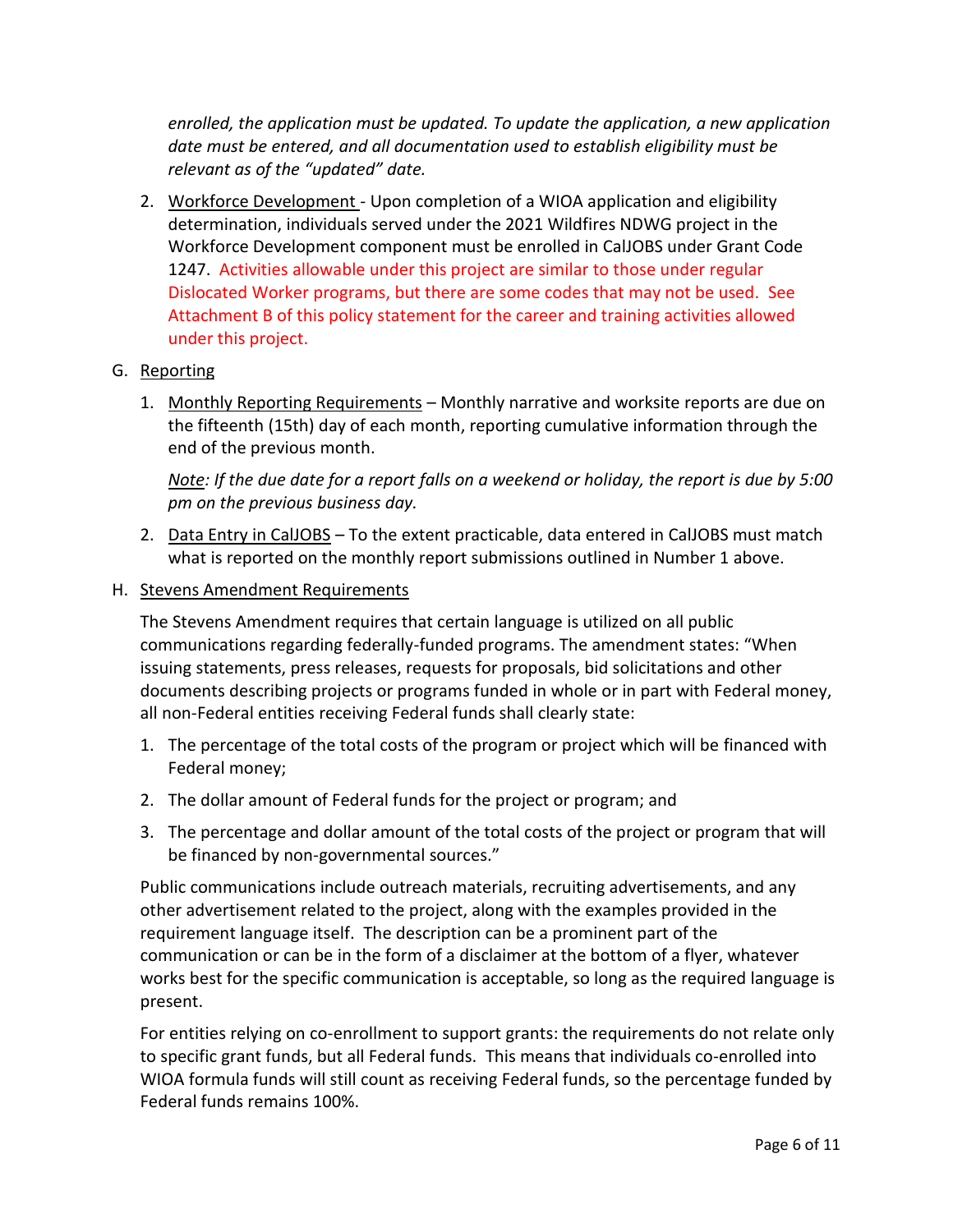### **POLICY EXCEPTIONS**

Service Providers (NoRTEC Subcontractors) may make exceptions to this policy only with prior written authorization from the NoRTEC Administrative Entity.

Note: If a Workforce Services Directive is released by EDD, this policy statement may be revised to incorporate any additional requirements as stated by EDD.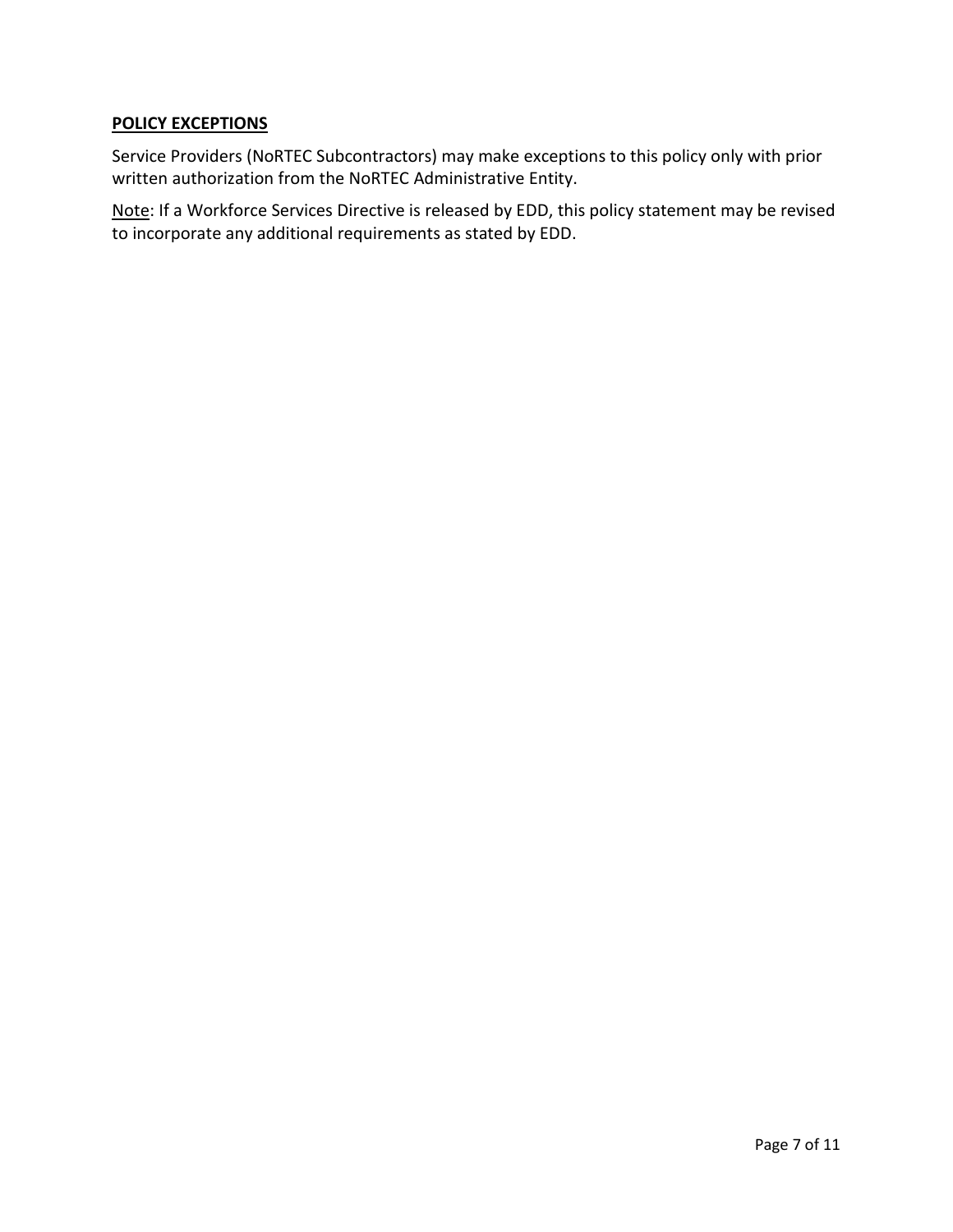### **Attachment A**

## **Approved Activities for Temporary Job Creation**

## **[Supportive Services](https://edd.ca.gov/Jobs_and_Training/pubs/wsd19-06att1.pdf)**

# <span id="page-7-0"></span>*(for definitions of activities listed below, click on "Supportive Services" text above)*

<span id="page-7-1"></span>

| <b>CalJOBS Activity</b> | Description of Supportive Services |
|-------------------------|------------------------------------|
| Code                    |                                    |
| 181                     | <b>Transportation Assistance</b>   |
| 182                     | Medical                            |
| 184                     | <b>Temporary Shelter</b>           |
| 185                     | Other                              |
| 186                     | Seminar/Workshop Allowance         |
| 188                     | Tools/Clothing                     |
| 189                     | <b>Housing Assistance</b>          |
| 190                     | <b>Utilities</b>                   |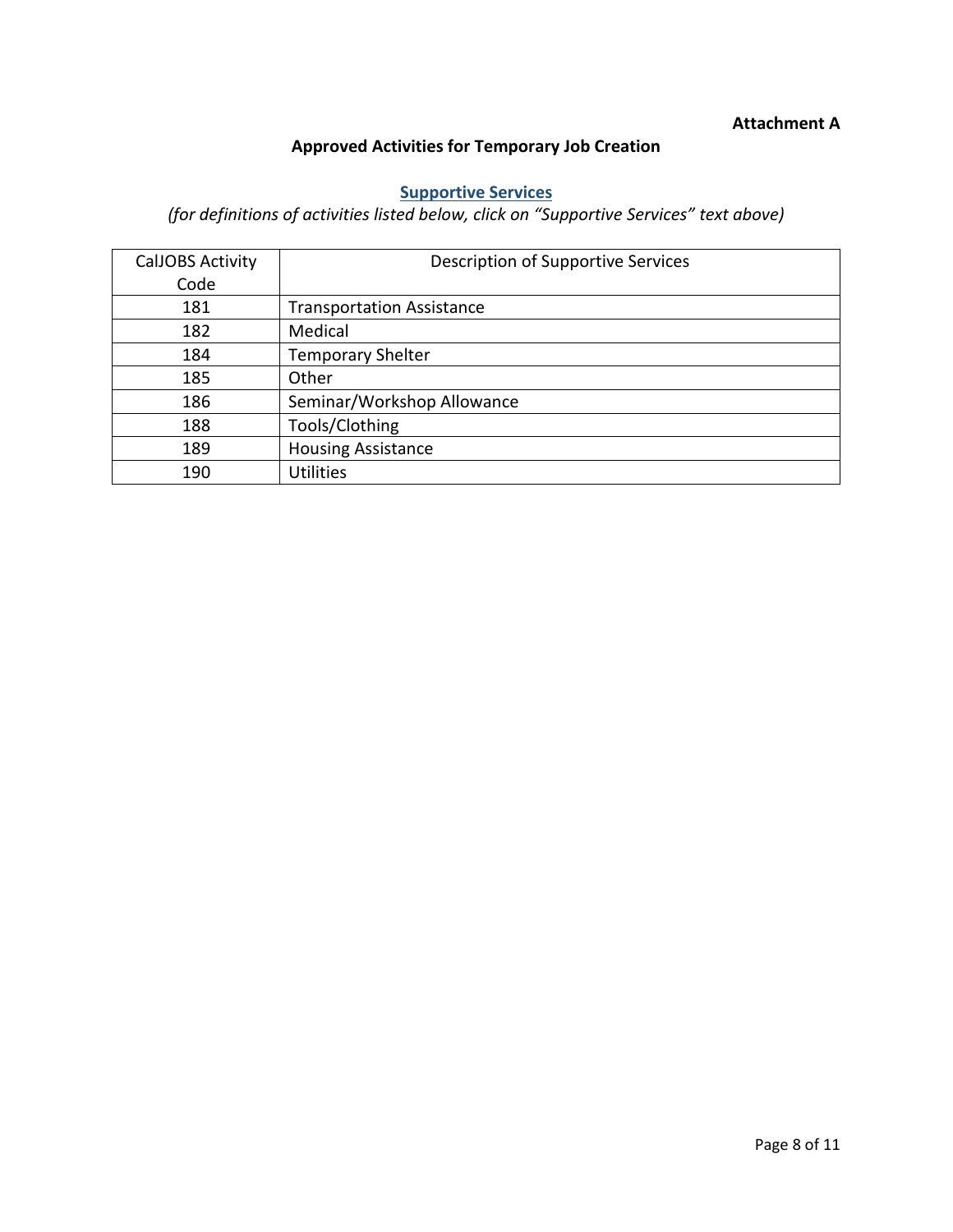### **Attachment B**

## **Approved Activities for Workforce Development Program**

# **[Basic Career Services](https://edd.ca.gov/Jobs_and_Training/pubs/wsd19-06att1.pdf)**

*(for definitions of activities listed below, click on "Basic Career Services" text above)*

| <b>CalJOBS Activity</b> | <b>Description of Basic Career Services</b>                         |
|-------------------------|---------------------------------------------------------------------|
| Code                    |                                                                     |
| 101                     | Orientation                                                         |
| 102                     | <b>Initial Assessment</b>                                           |
| 103                     | Provision of Information on Training Providers/Performance Outcomes |
| 105                     | <b>Job Finding Club</b>                                             |
| 106                     | Follow-up Services after Employment (prior to exit)                 |
| 107                     | Provision of Labor Market Research                                  |
| 109                     | Referred to Community Resource                                      |
| 112                     | Job Fair                                                            |
| 114                     | Job Referral: Federal Contractor Job Listing                        |
| 115                     | <b>Resume Preparation Assistance</b>                                |
| 118                     | <b>UI Claims Assistance</b>                                         |
| 119                     | <b>Financial Aid Assistance</b>                                     |
| 120                     | Use of AJCC Resource Room                                           |
| 121                     | Job Referral: Jobs Outside CalJOBS (non-Federal)                    |
| 122                     | Job Referral: Federal                                               |
| 123                     | <b>Job Development Contacts</b>                                     |
| 124                     | <b>Received Bonding Assistance</b>                                  |
| 125                     | Job Search and Placement Assistance                                 |
| 126                     | Tax Credit Eligibility Determination                                |
| 130                     | <b>Proficiency Testing</b>                                          |
| 131                     | Testing as Requested by Employer                                    |
| 132                     | <b>Resume Writing Workshop</b>                                      |
| 133                     | Job Search Workshop                                                 |
| 134                     | Workshop                                                            |
| 179                     | Job Referral: Outside Web-Link                                      |
| 206                     | Referred to Registered Apprenticeship Program                       |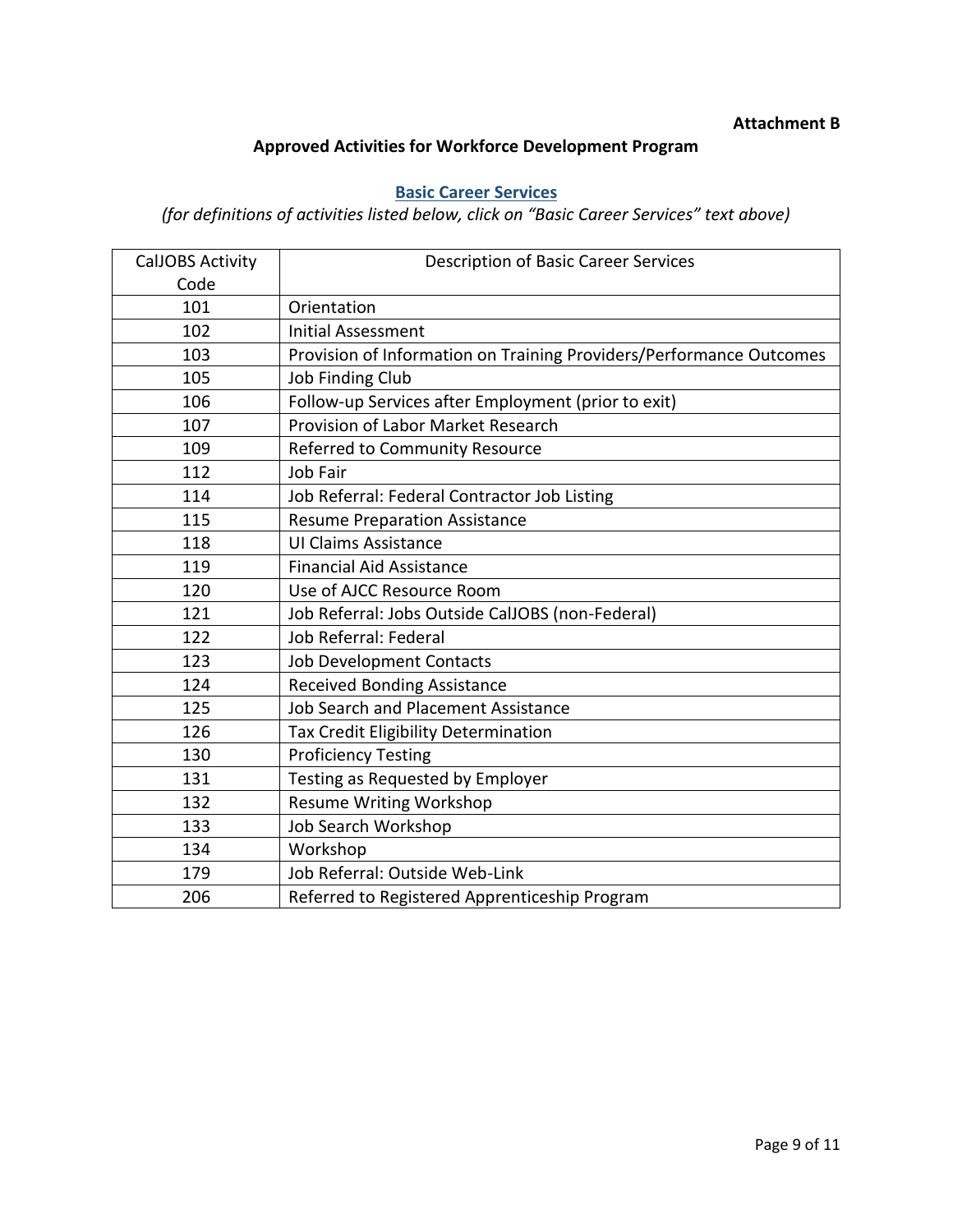## **[Individual Career Services](https://edd.ca.gov/Jobs_and_Training/pubs/wsd19-06att1.pdf)**

*(for definitions of activities listed below, click on "Individual Career Services" text above)*

| <b>CalJOBS Activity</b> | Description of Individual Career Services       |
|-------------------------|-------------------------------------------------|
| Code                    |                                                 |
| 200                     | Individual Counseling                           |
| 201                     | <b>Group Counseling</b>                         |
| 202                     | <b>Career Guidance/Planning</b>                 |
| 203                     | <b>Objective Assessment</b>                     |
| 204                     | <b>Interest and Aptitude Testing</b>            |
| 205                     | Development of IEP/ISS/EDP                      |
| 213                     | Mentorship                                      |
| 214                     | Adult Literacy, Basic Skills or GED Preparation |
| 215                     | <b>Short Term Pre-Vocational Services</b>       |
| 216                     | Out-of-Area Job Search Assistance               |
| 217                     | <b>Relocation Assistance</b>                    |
| 219                     | <b>Work Experience</b>                          |
| 221                     | <b>Financial Literacy Education</b>             |
| 222                     | English as a Second Language (ESL) Services     |
| 226                     | Reading and/or Math Testing                     |

## **[Training Services](https://edd.ca.gov/Jobs_and_Training/pubs/wsd19-06att1.pdf)**

## *(for definitions of activities listed below, click on "Training Services" text above)*

| <b>CalJOBS Activity</b> | <b>Description of Training Services</b>                            |
|-------------------------|--------------------------------------------------------------------|
| Code                    |                                                                    |
| 300                     | <b>Occupational Skills Training (Approved ETPL Provider)</b>       |
| 301                     | On-the-Job Training                                                |
| 305                     | Skills Upgrading and Retraining                                    |
| 307                     | Pre-Apprenticeship Program with Occupational Skills Training (ITA) |
| 328                     | Occupational Skills Training (non-ETPL provider, non-formula)      |